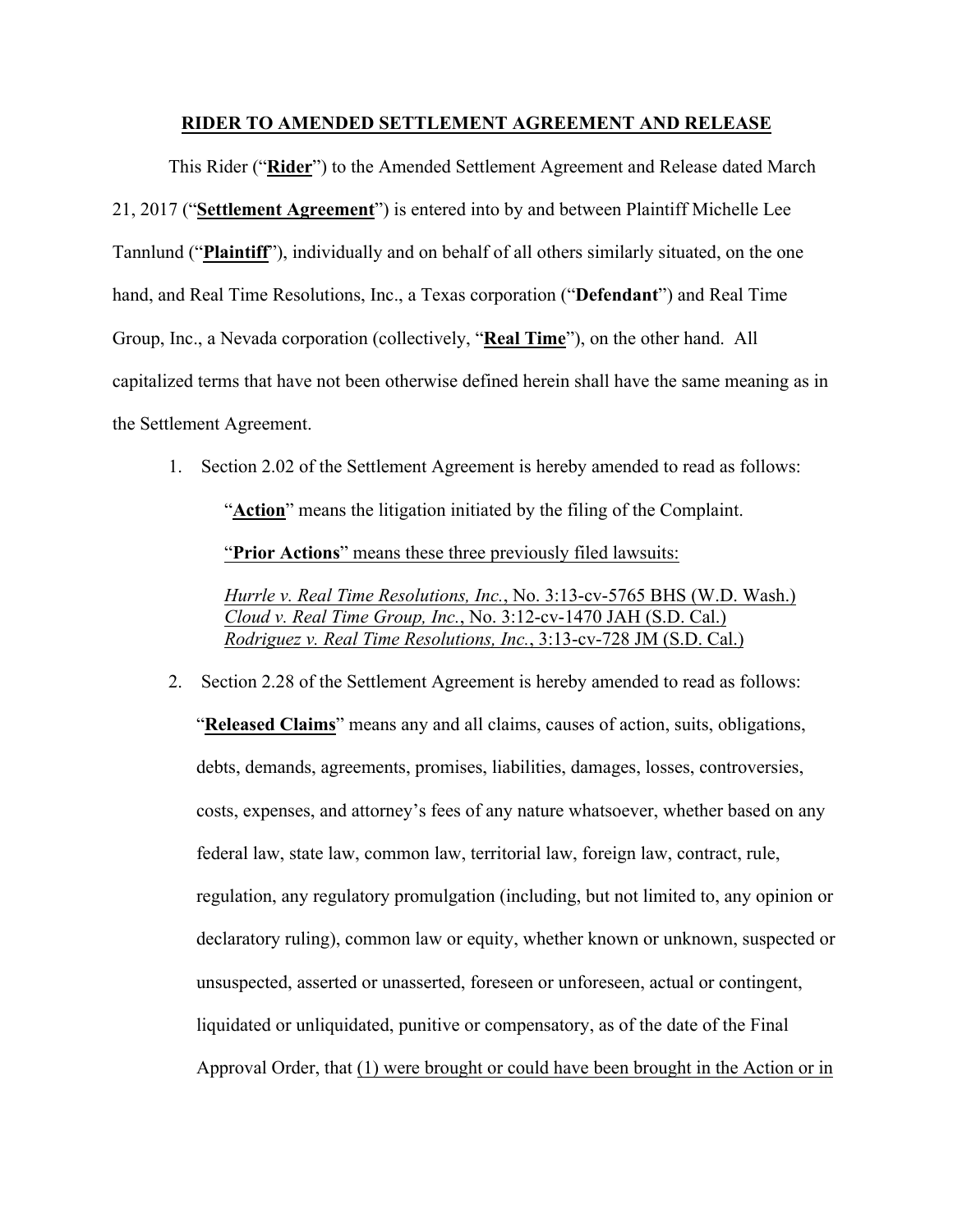the Prior Actions against Defendant and (2) arise out of or relate in any way to the TCPA or to the Released Parties' alleged or actual violation of the TCPA or any similar state laws, rules or regulations, including without limitation use of an "automatic telephone dialing system" or "artificial or prerecorded voice" to contact or attempt to contact Class Members.

- 3. Section 15.04 of the Settlement Agreement is hereby amended to read as follows: **Covenant Not To Sue.** Plaintiff agrees and covenants, and each Settlement Class Member will be deemed to have agreed and covenanted, not to sue any of the Released Parties with respect to any of the Released Claims, or otherwise to assist others in doing so, and agree to be forever barred from doing so, in any court of law or equity, or any other forum. However, this Agreement is not intended to and does not prohibit a Settlement Class Member from responding to inquiries from federal, state or local agencies and/or law enforcement, even if the inquiries relate to the Released Claims. Similarly, this Agreement is not intended to and does not prohibit a Settlement Class Member from bringing their concerns to federal, state or local agencies and/or law enforcement, even if those inquiries relate to the Released Claims, provided that a Settlement Class Member is not attempting to revive any Released Claim.
- 4. All other terms of the Settlement Agreement shall remain in full force and effect.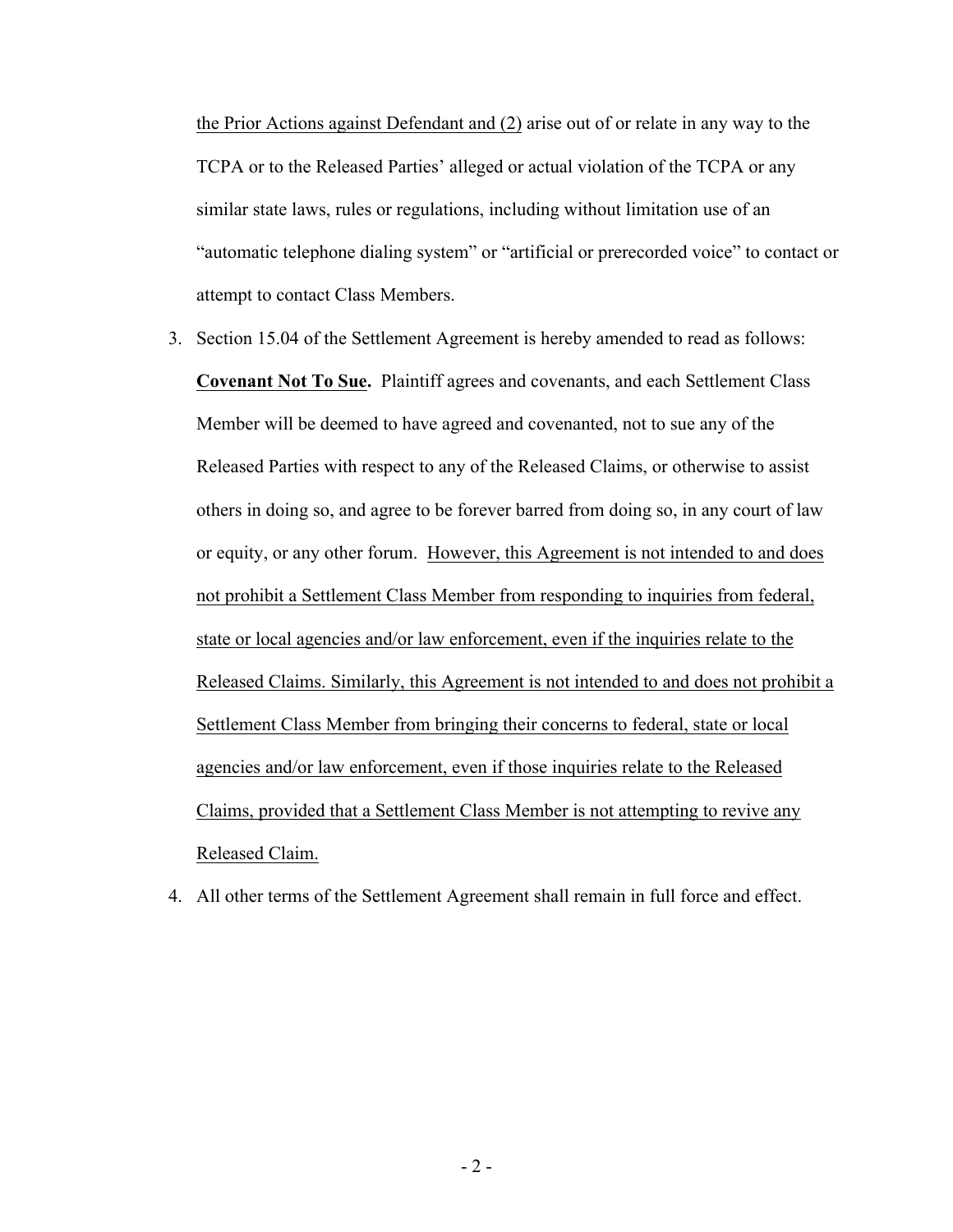IN WITNESS WHEREOF, the Parties hereto have executed the Rider to the Amended Settlement Agreement and Release effective as of the date of the last signature below.

| DATED: July 5, 2017              | Plaintiff:<br>Michelle Lee Tannlund                                                                                                                                                                                                                                                                                                                                                                                     |
|----------------------------------|-------------------------------------------------------------------------------------------------------------------------------------------------------------------------------------------------------------------------------------------------------------------------------------------------------------------------------------------------------------------------------------------------------------------------|
|                                  | -DocuSigned by:<br>Michelle Tannlund<br>B9C33692AB2D4F7                                                                                                                                                                                                                                                                                                                                                                 |
| DATED: June $\_\_$ , 2017        | Real Time Resolutions, Inc.                                                                                                                                                                                                                                                                                                                                                                                             |
|                                  |                                                                                                                                                                                                                                                                                                                                                                                                                         |
|                                  | Name: $\frac{1}{\sqrt{1-\frac{1}{2}}}\left\{ \frac{1}{2}, \frac{1}{2}, \frac{1}{2}, \frac{1}{2}, \frac{1}{2}, \frac{1}{2}, \frac{1}{2}, \frac{1}{2}, \frac{1}{2}, \frac{1}{2}, \frac{1}{2}, \frac{1}{2}, \frac{1}{2}, \frac{1}{2}, \frac{1}{2}, \frac{1}{2}, \frac{1}{2}, \frac{1}{2}, \frac{1}{2}, \frac{1}{2}, \frac{1}{2}, \frac{1}{2}, \frac{1}{2}, \frac{1}{2}, \frac{1}{2}, \frac{1}{2}, \frac{1}{2}, \frac{1}{2$ |
|                                  |                                                                                                                                                                                                                                                                                                                                                                                                                         |
| DATED: June , 2017               | Real Time Group, Inc.                                                                                                                                                                                                                                                                                                                                                                                                   |
|                                  |                                                                                                                                                                                                                                                                                                                                                                                                                         |
|                                  | Name:                                                                                                                                                                                                                                                                                                                                                                                                                   |
|                                  | Title:                                                                                                                                                                                                                                                                                                                                                                                                                  |
| APPROVED AS TO FORM AND CONTENT: |                                                                                                                                                                                                                                                                                                                                                                                                                         |
| DATED: June $\_\_$ , 2017        | Reed Smith LLP                                                                                                                                                                                                                                                                                                                                                                                                          |
|                                  | By Abraham J. Colman<br>Henry Pietrkowski<br><b>Attorneys for Defendant</b>                                                                                                                                                                                                                                                                                                                                             |
| DATED: July 5, 2017              | Ankcorn Law Firm PLLC                                                                                                                                                                                                                                                                                                                                                                                                   |
|                                  | By                                                                                                                                                                                                                                                                                                                                                                                                                      |

Mark Ankcorn Attorney for Plaintiff and the Class

 $\mathcal{L}_{\mathcal{C}}$